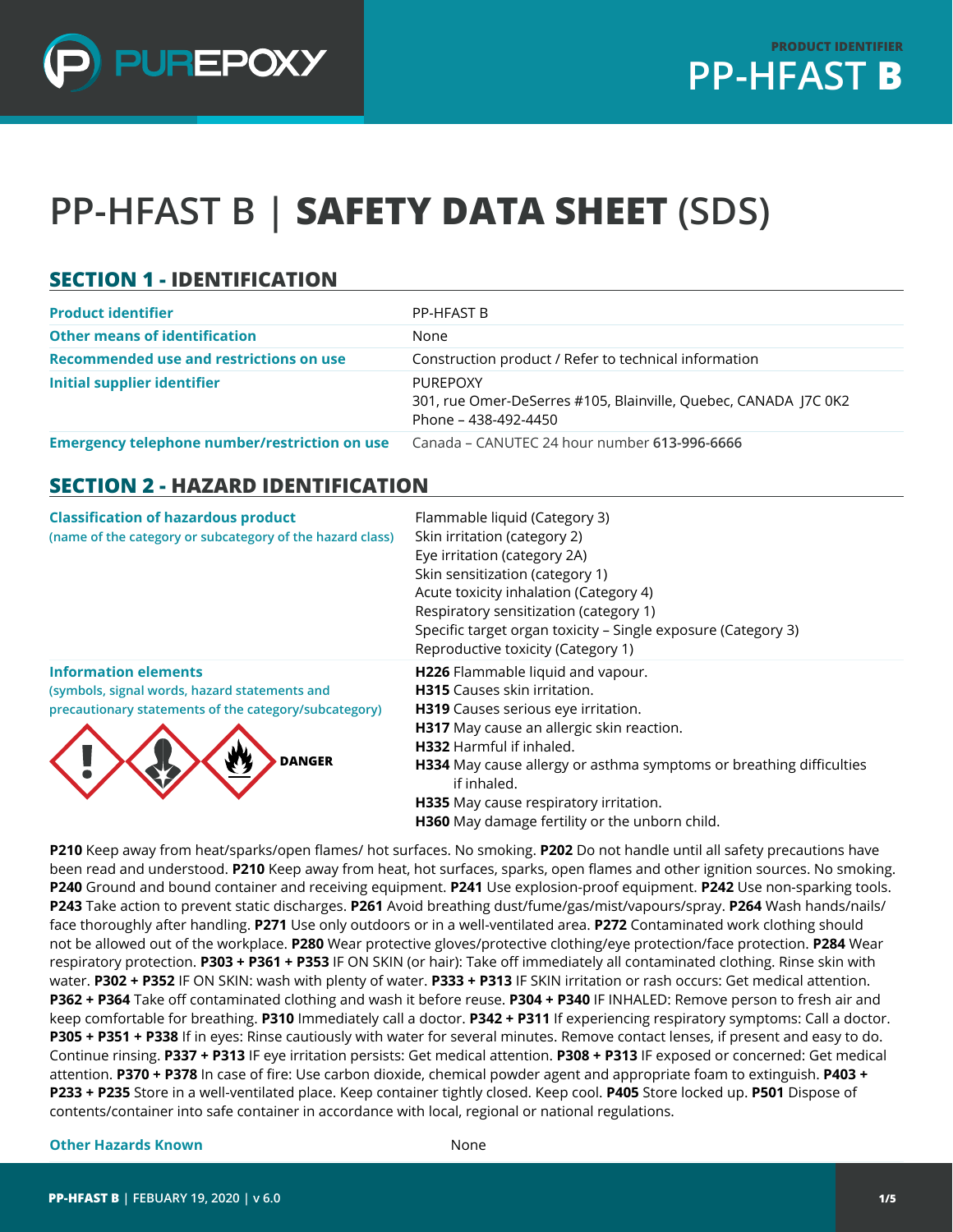# **SECTION 3 - COMPOSITION/INFORMATION ON INGREDIENTS**

| <b>Chemical name (common name/synonyms)</b> | <b>CAS NUMBER or other</b> | <b>Concentration (%)</b> |
|---------------------------------------------|----------------------------|--------------------------|
| Homopolymer of HDI                          | 28182-81-2                 | 60-100                   |
| Hexamethylene diisocyanate                  | 822-06-0                   | < 0.5                    |
| 2-Methoxy-1-methylethyl acetate             | 108-65-6                   | 15-40                    |
| 2-Methoxypropyl acetate                     | 70657-70-4                 | < 25                     |

**All ingredients are listed according to OSHA (29 CFR).**

**\* Statement - This safety data sheet provides concentration range(s) instead of the actual concentration(s) considered trade secret(s).**

#### **SECTION 4 - FIRST AID MEASURES**

| <b>Inhalation</b>           |                                            | IF INHALED: Remove person to fresh air and keep comfortable for breathing. Immediately call a doctor.                                                                                                                |
|-----------------------------|--------------------------------------------|----------------------------------------------------------------------------------------------------------------------------------------------------------------------------------------------------------------------|
| <b>Ingestion</b>            | attention required.                        | IF SWALLOWED: rinse mouth and then drink plenty of water. Do not induce vomiting. Never induce vomiting<br>or give anything by mouth if the victim is unconscious or having ingestion convulsions. Immediate medical |
| <b>Skin contact</b>         |                                            | IF ON SKIN: wash with plenty of water (15-20 minutes). IF SKIN irritation or rash occurs: Get medical attention.<br>Take off contaminated clothing and wash it before reuse.                                         |
| <b>Eye contact</b>          | to do. Continue rinsing.                   | IF IN EYES, Rinse cautiously with water for several minutes (15-20). Remove contact lenses, if present and easy                                                                                                      |
| (acute and delayed)         | <b>Most important symptoms and effects</b> | Causes skin irritation. Causes serious eye irritation.                                                                                                                                                               |
| attention/special treatment | Indication of immediate medical            | In all cases, call a doctor. Do not forget this document.                                                                                                                                                            |

#### **SECTION 5 - FIREFIGHTING MEASURES**

| <b>Specific hazards of the hazardous</b><br>product (hazardous combustion products) | Carbon oxides and other irritant/toxic gases and fumes.                                                                                                                                                                                                                                                                                                                                                                                                                     |
|-------------------------------------------------------------------------------------|-----------------------------------------------------------------------------------------------------------------------------------------------------------------------------------------------------------------------------------------------------------------------------------------------------------------------------------------------------------------------------------------------------------------------------------------------------------------------------|
| <b>Suitable and unsuitable</b><br>extinguishing media                               | In case of fire: Use carbon dioxide, chemical powder agent and appropriate foam<br>to extinguish.                                                                                                                                                                                                                                                                                                                                                                           |
| <b>Special protective equipment</b><br>and precautions for fire-fighters            | During a fire, irritating/toxic smoke and fumes may be generated. Do not enter fire<br>area without proper protection. Firefighters should wear proper protective equipment<br>and self-contained breathing apparatus with full facepiece. Shield personnel to protect<br>from venting, rupturing or bursting cans. Move containers from fire area if it can be<br>done without risk. Water spray may be useful in cooling equipment and cans exposed<br>to heat and flame. |

#### **SECTION 6 - ACCIDENTAL RELEASE MEASURES**

| <b>Personal precautions,</b>                                    | Absorb spillage to prevent material-damage. Restrict access to area until completion of                                                                                                                                                                                                                                                                                  |
|-----------------------------------------------------------------|--------------------------------------------------------------------------------------------------------------------------------------------------------------------------------------------------------------------------------------------------------------------------------------------------------------------------------------------------------------------------|
| protective equipment                                            | clean-up. Ensure clean-up is conducted by trained personnel only. All persons dealing                                                                                                                                                                                                                                                                                    |
| and emergency procedures                                        | with clean-up should wear the appropriate protective equipment (See Section 8).                                                                                                                                                                                                                                                                                          |
| <b>Methods and materials for</b><br>containment and cleaning up | Ventilate area of release. Stop the leak if it can be done safely. Contain and absorb any<br>spilled liquid concentrate with inert absorbent material, then place material into a<br>container for later disposal (see Section 13). Contaminated absorbent material may pose<br>the same hazards as the spilled product. Notify the appropriate authorities as required. |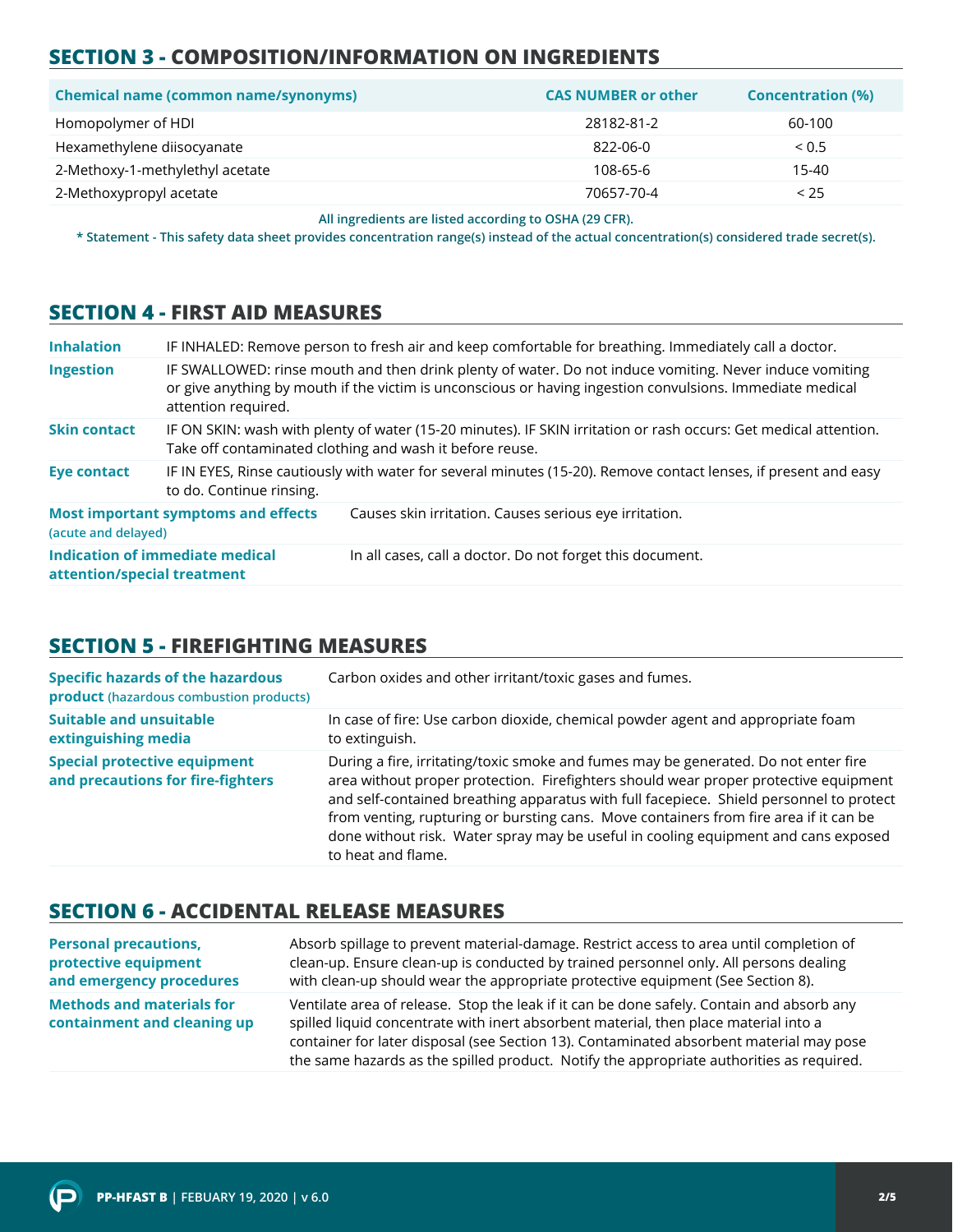#### **SECTION 7 - HANDLING AND STORAGE**

| <b>Precautions for</b>                                                              | Wear protective gloves/ protective clothing/ eye protection/ face protection.                                                                                                                                                                                                                                                                                                                                                                                                                                                                                                                                                                                                                                                                                                  |  |
|-------------------------------------------------------------------------------------|--------------------------------------------------------------------------------------------------------------------------------------------------------------------------------------------------------------------------------------------------------------------------------------------------------------------------------------------------------------------------------------------------------------------------------------------------------------------------------------------------------------------------------------------------------------------------------------------------------------------------------------------------------------------------------------------------------------------------------------------------------------------------------|--|
| safe handling                                                                       | Before handling, it is very important that engineering controls are operating, and that protective equipment<br>requirements and personal hygiene measures are being followed. People working with this chemical should<br>be properly trained regarding its hazards and its safe use. Inspect containers for leaks before handling.<br>Label containers appropriately. Ensure proper ventilation. Avoid breathing dust/fume/gas/mist/vapours/<br>spray. Avoid contact with eyes, skin and clothing. Keep away from heat, sparks and flame. Avoid generating<br>high concentrations of dusts, vapours or mists. Keep away from incompatible materials (Section 10). Keep<br>containers closed when not in use. Empty containers are always dangerous. Refer also to Section 8. |  |
| <b>Conditions for</b><br>safe storage,<br>including any<br><b>incompatibilities</b> | Store in a well-ventilated place. Keep container tightly closed. Keep cool. Store locked up. Store away from<br>incompatible materials (Section 10). Inspect all incoming containers to make sure they are properly labelled<br>and not damaged. Storage area should be clearly identified, clear of obstruction and accessible only to<br>trained personnel. Inspect periodically for damage or leaks.                                                                                                                                                                                                                                                                                                                                                                        |  |

#### **SECTION 8 - EXPOSURE CONTROLS/PERSONAL PROTECTION**

| <b>Control Parameters (biological</b><br>limit values or exposure limit values<br>and source of those values) | Exposure limits: CAS 822-06-0 ACGIH - TLV-TWA 0.005 ppm;                                                                                                                                                                                                                                                                                                                                                                                                                                                                                                                                                                                                            |
|---------------------------------------------------------------------------------------------------------------|---------------------------------------------------------------------------------------------------------------------------------------------------------------------------------------------------------------------------------------------------------------------------------------------------------------------------------------------------------------------------------------------------------------------------------------------------------------------------------------------------------------------------------------------------------------------------------------------------------------------------------------------------------------------|
| <b>Appropriate</b><br>engineering controls                                                                    | Use under well-ventilated conditions. Local exhaust ventilation system is recommended to<br>maintain concentrations of contaminants below exposure limits. Make emergency eyewash<br>stations, safety/quick-drench showers, and washing facilities available in work area.                                                                                                                                                                                                                                                                                                                                                                                          |
| <b>Individual protection</b><br>measures/personal<br>protective equipment                                     | Respiratory protection is required if the concentrations are higher than the exposure limits.<br>Use a NIOSH approved respirators if the exposure limits are unknown. Chemically protective<br>gloves (impervious), and other protective clothing to prevent prolonged or repeated skin<br>contact, must be worn during all handling operations. Wear protective chemical splash goggles<br>to prevent mists from entering the eyes. Wash hands/nails/face thoroughly after handling. Do<br>not eat, drink or smoke when using this product. Practice good personal hygiene after using<br>this material. Remove and wash contaminated work clothing before re-use. |

### **SECTION 9 - PHYSICAL AND CHEMICAL PROPERTIES**

| <b>Appearance / color</b>                              | Clear liquid                | <b>Vapour pressure</b>                             | Not available |
|--------------------------------------------------------|-----------------------------|----------------------------------------------------|---------------|
| <b>Odour</b>                                           | Characteristic              | <b>Vapour density</b>                              | Not available |
| <b>Odour threshold</b>                                 | Not available               | <b>Relative density</b>                            | $1.15$ g/ml   |
| рH                                                     | Not available               | <b>Solubility</b>                                  | Insoluble     |
| <b>Melting point / Freezing point</b>                  | Not available               | <b>Partition coefficient</b><br>of n-octanol/water | Not available |
| <b>Initial boiling point/ranges</b>                    | $>$ 208°F (98°C)            | <b>Auto-ignition temperature</b>                   | Not available |
| <b>Flash point</b>                                     | $>$ 107°F (42°C) Closed cup | <b>Decomposition temperature</b>                   | Not available |
| <b>Evaporation rate</b>                                | Not available               | <b>Viscosity</b>                                   | Not available |
| <b>Flammability (solid, gas)</b>                       | Flammable                   | <b>VOC</b>                                         | Not available |
| <b>Upper/Lower flammability</b><br>or explosive limits | Not available               | <b>Other</b>                                       | None know     |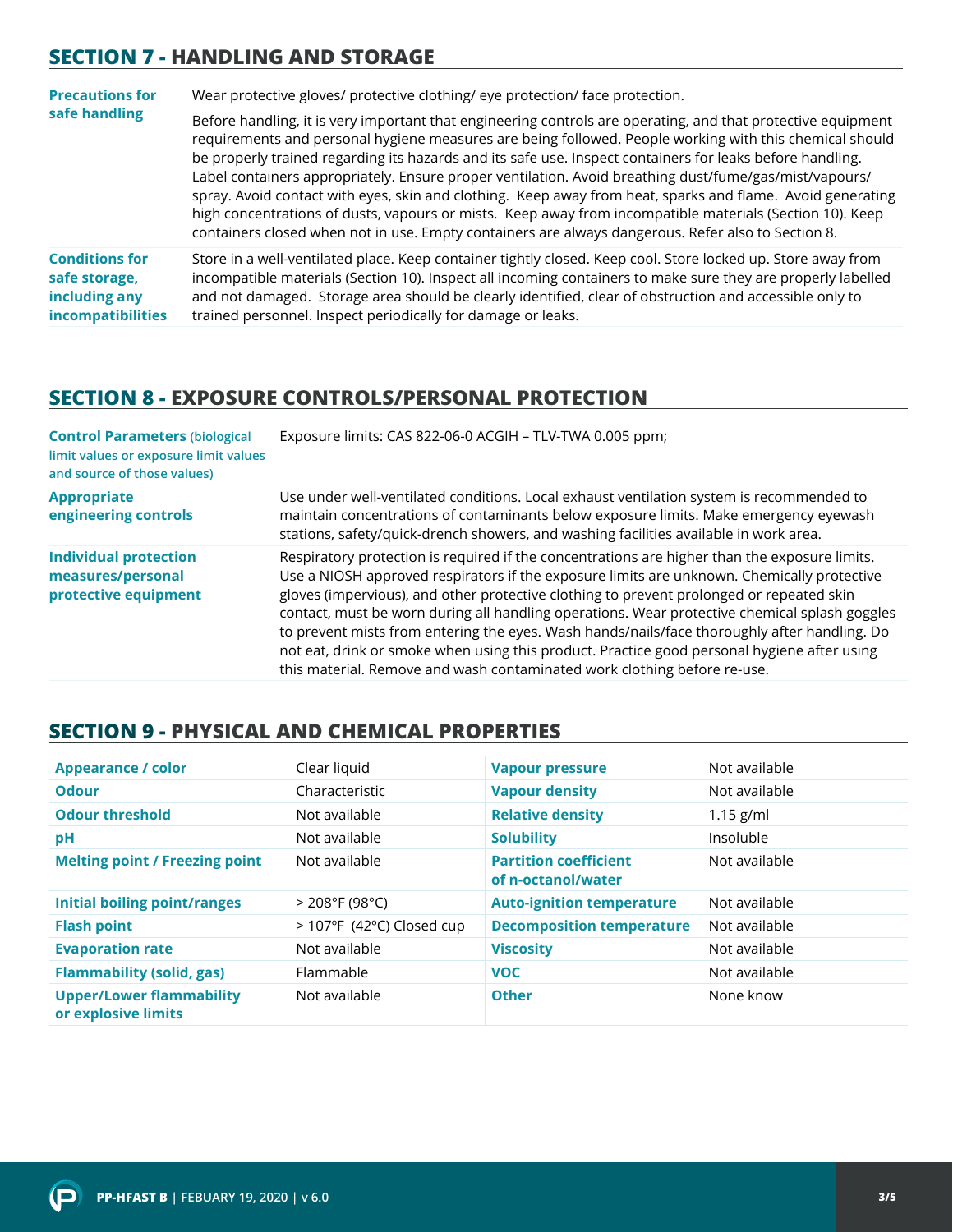# **SECTION 10 - STABILITY AND REACTIVITY**

| <b>Reactivity</b>                                                    | Does not react under the recommended storage and handling conditions prescribed.                  |
|----------------------------------------------------------------------|---------------------------------------------------------------------------------------------------|
| <b>Chemical Stability</b>                                            | Stable under the recommended storage and handling conditions prescribed.                          |
| <b>Possibility of hazardous reactions</b>                            | Keep away from heat, hot surfaces, sparks, open flames and other ignition sources.<br>No smoking. |
| <b>Conditions to avoid</b><br>(static discharge, shock or vibration) | Keep away from heat, hot surfaces, sparks, open flames and other ignition sources.<br>No smoking. |
| <b>Incompatible materials</b>                                        | Oxidizing materials; etc.                                                                         |
| <b>Hazardous decomposition products</b>                              | None known                                                                                        |

#### **SECTION 11 - TOXICOLOGICAL INFORMATION**

| <b>Information on the likely routes</b><br>of exposure (inhalation, ingestion,<br>skin and eye contact) | Causes skin irritation. Causes serious eye irritation. May cause an allergic skin reaction.<br>Harmful if inhaled. May cause allergy or asthma symptoms or breathing difficulties if<br>inhaled. May cause respiratory irritation. May damage fertility or the unborn child.                                                                                                                                                                                                  |
|---------------------------------------------------------------------------------------------------------|-------------------------------------------------------------------------------------------------------------------------------------------------------------------------------------------------------------------------------------------------------------------------------------------------------------------------------------------------------------------------------------------------------------------------------------------------------------------------------|
| <b>Symptoms related to the</b><br>physical, chemical and<br>toxicological characteristics               | Skin irritation, redness, stinging, pain; Eye irritation, redness, tearing; Respiratory tract<br>irritation, coughing, shortness of breath, dizziness, drowsiness, nausea and headaches.                                                                                                                                                                                                                                                                                      |
| <b>Delayed and immediate effects</b><br>(chronic effects from short-term and<br>long-term exposure)     | Skin Sensitization - Possible; Respiratory Sensitization - Possible; Germ Cell Mutagenicity<br>- No data available; Carcinogenicity - No ingredient listed by IARC, ACGIH, NTP or OSHA;<br>Reproductive Toxicity - Possible; Specific Target Organ Toxicity - Single Exposure - Pos-<br>sible; Specific Target Organ Toxicity — Repeated Exposure - No data available; Aspiration<br>Hazard - No data available; Health Hazards Not Otherwise Classified - No data available. |
| <b>Numerical measures of toxicity</b><br>(ATE; $LD_{50}$ & $LC_{50}$ )                                  | CAS 28182-81-2 LC <sub>50</sub> Inhalation - Rat - 4 h - 400-425 mg/m <sup>3</sup> ;<br>CAS 822-06-0 LC <sub>50</sub> Inhalation - Rat - 4 h - 310-350 mg/m <sup>3</sup> ;<br>CAS 108-65-6 LD <sub>50</sub> Oral - Rat 8532 mg/kg;<br>ATE not available in this document.                                                                                                                                                                                                     |

#### **SECTION 12 - ECOLOGICAL INFORMATION**

| <b>Ecotoxicity (aquatic and terrestrial information)</b> | No data available for this product |
|----------------------------------------------------------|------------------------------------|
| <b>Persistence and degradability</b>                     | No data available                  |
| <b>Bioaccumulative potential</b>                         | No data available                  |
| <b>Mobility in soil</b>                                  | No data available.                 |
| <b>Other adverse effects</b>                             | No data available.                 |

# **SECTION 13 - DISPOSAL CONSIDERATIONS**

**Information on safe handling for disposal/methods of disposal/contaminated packaging**  Dispose of contents/container into safe container in accordance with local, regional or national regulations.

# **SECTION 14 - TRANSPORT INFORMATION**

**UN number; Proper shipping name; Class(es); Packing group (PG) of the TDG Regulations:** NOT REGULATED by ground in accordance with TDG.

**UN Number; Proper shipping name; Class(es); Packing group (PG) of the IMDG (maritime):** UN1263; PAINT RELATED MATERIAL; CLASS 3; PG III

**UN Number; Proper shipping name; Class(es); Packing group (PG) of the IATA (air):** UN1263; PAINT RELATED MATERIAL; CLASS 3; PG III

**Special Precautions (transport/conveyance):** May also be shipped as a LIMITED QUANTITY in accordance with TDG.

**Environmental hazards (IMDG or other):** None known

**Bulk transport (usually more than 450L in capacity):** Possible